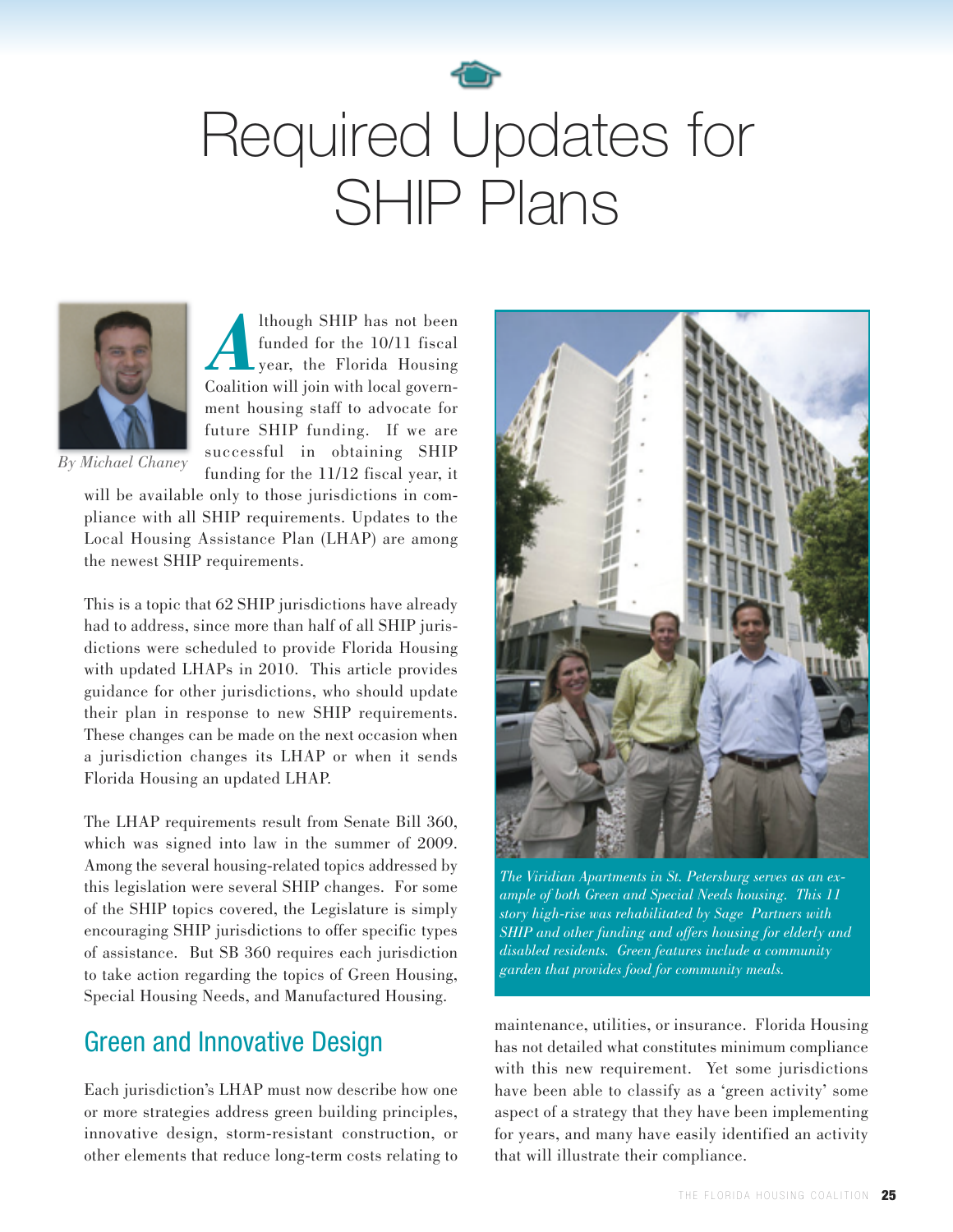

Young adults aging out of foster care is one group with special housing needs. Brevard County has recently provided SHIP rehabilitation assistance for this population with a new 12 unit facility at the nonprofit organization Country Acres.

Among the LHAPs that have already been updated, some plans explain that owner occupied rehabilitation projects will include an air conditioner tune up or replacement, the addition of attic insulation, or other energy efficient or green-related improvements.

Some jurisdictions are requiring the inclusion of green housing features in any rental or homeownership units constructed with SHIP assistance. Features include the use of drought tolerant landscaping, energy efficient appliances, and foundation slabs made with recycled concrete. An abundance of other green features are available in the green home certification checklist created by the Florida Green Building Coalition. The checklist is primarily focused on new construction; it may be reviewed at *floridagreenbuilding.org.*

Other SHIP offices are integrating the subject of energy efficiency into homebuyer education classes. SHIP staff can invite a representative from the local utility company to share energy saving tips and provide information about energy audits and home improvement rebate programs. The maintenance session of the class can emphasize the importance of regularly replacing air filters; many buyers should benefit from a review of how to efficiently operate a central air conditioner.

## Special Housing Needs

Each jurisdiction's LHAP must also now describe how one or more strategies make affordable residential units available to eligible persons with special housing needs, like homeless people, the elderly, migrant farmworkers, and persons with disabilities.

There are a diverse variety of special needs groups that can benefit from SHIP assistance. For example, some groups provide SHIP funds to partially finance the construction of a homeless shelter. Other jurisdictions are providing transitional housing assistance to youth who are aging out of foster care. Perhaps the most common type of special needs strategy involves providing priority assistance to elder households seeking owned-occupied housing rehabilitation.

There are some central LHAP considerations to keep in mind as your jurisdiction decides how to show compliance. Consider that the household income for special needs households may be lower than the rest of the households you assist. Many of those with special housing needs have very low or extremely low incomes. Rather than helping such low income households to purchase homes, a jurisdiction may more successfully provide assistance through a rehabilitation strategy or a rental housing strategy.

Special needs strategies can also benefit from the inclusion of universal design principles. Some special needs populations have limitations on their strength or range of motion. Some applicants are in wheelchairs. Accessible housing is of central importance to such households. Choose designs and features that require low physical effort. For example, door handles are more universally usable than are door knobs. Consider the approach and equitable use for home features. Ovens should have knobs in the front, for example. In addition, storage and working surfaces in kitchens and bathrooms should ideally be located at a lower level.

### Manufactured Homes

The SHIP definition of "eligible housing" now includes "manufactured housing constructed after June 1994 … for home ownership or rental" although no more than 20 percent of a jurisdiction's funds may be used for